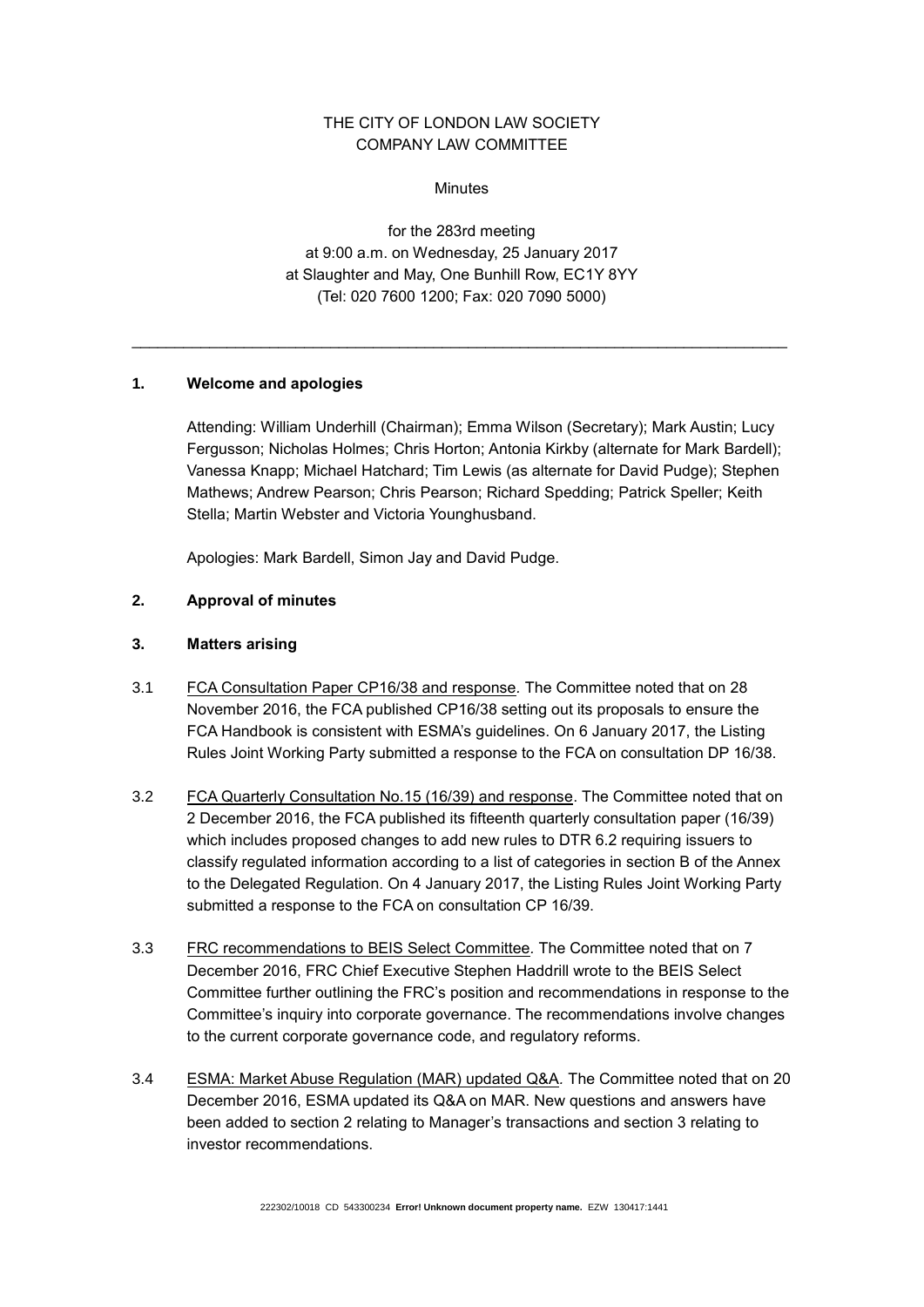- 3.5 Reform of Limited Partnerships Act 1907*.* The Committee noted that on 16 January 2017, HM Treasury issued an announcement that it had published a revised draft legislative reform order on proposed amendments to the Limited Partnerships Act 1907 in respect of private investment funds.
- 3.6 Brexit and corporate citizenship*.* The Committee noted that Vanessa Knapp has coauthored an article with John Armour, Holger Fleischer and Martin Winner on the effect of Brexit on companies. It is published at SSRN and will shortly be available in the European Business Organisation Law Review.

Vanessa noted that after Brexit and because of the consequent loss of freedom of establishment, where companies incorporated in the UK have their "seat" elsewhere and come before courts which apply the "real seat" theory, then such courts will no longer have to recognise those companies as companies. Rather, such companies may be treated by the court as unincorporated partnerships with the loss of limited liability for shareholders.

It was noted that the real seat theory applied in, inter alia, Germany, Austria, France and the Netherlands (where there was a special regime for foreign companies which would apply to UK-incorporated companies after Brexit). Vanessa asked that members of the Committee inform her if they came across any other examples.

Vanessa noted that there had been some academic commentary that this issue could be rectified by those countries which employed the real seat theory treating UK companies existing at the point of Brexit as companies. It was noted, however, that other countries are not necessarily focussed on finding a solution to this problem. It was also suggested that the issue could be dealt with as part of any transitional arrangements between the UK and the EU. If the issue is not solved by these means, the alternative for UK-incorporated companies is to re-incorporate in another Member State, for example by means of a cross-border merger (while that regime remains available to UK-incorporated companies).

Vanessa also mentioned that the note discussed the cross-border merger regime and how this would be affected by Brexit.

## **4. Discussions**

4.1 BEIS Green Paper on Corporate Governance reform. On 29 November 2016, BEIS published the Green Paper on executive pay, stakeholders, and corporate governance in large private businesses. The deadline to respond to the Green Paper is 17 February 2017.

The Chairman noted that he (and others from the Committee) had attended the GC100 Conference on corporate governance. The Chairman noted that BEIS had emphasised the following points:

 The consultation was an attempt to rebuild public trust in companies. Transparency was one of the ways of achieving this objective.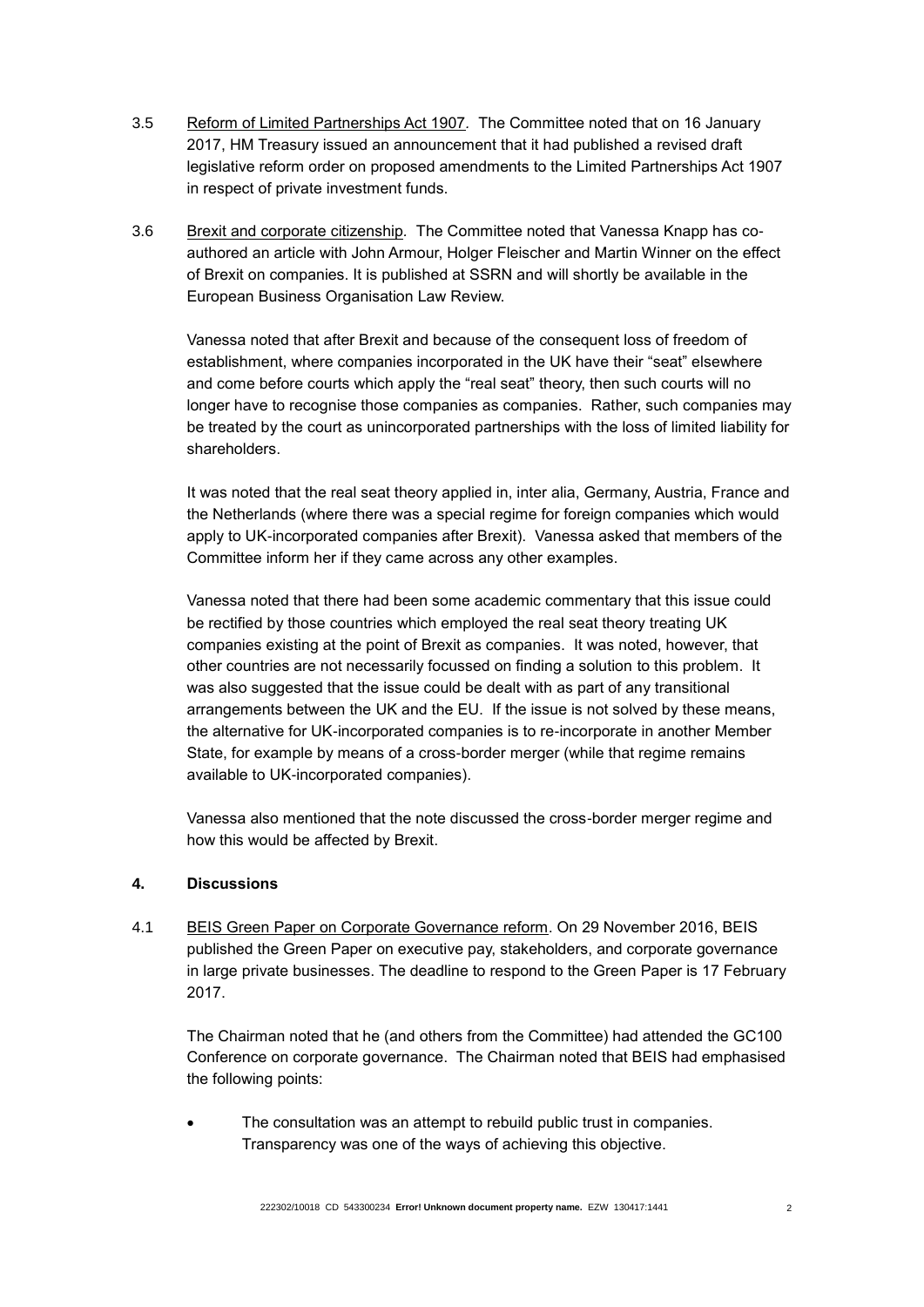- Company disclosures need to be comprehensible not only to shareholders and the City but to a wider group of stakeholders.
- Any measures implemented following the consultation need to be practicable.
- Any measures implemented following the consultation should retain the useful elements of the existing system.
- The unitary board, the principle of comply or explain and strong shareholder rights would be kept. There was no push for employees or consumers on boards.

The Chairman noted that the Committee's response to the consultation should reflect these points.

The Chairman noted that the Committee should try to ensure that any measures implemented by the consultation avoid unintended harmful consequences and solutions which could be manipulated to avoid the results that the Government is intending to achieve. Any new regime also needed to be enforceable, simplify the existing regime and to maintain competitiveness.

The Chairman remarked that a junior minister had spoken at the GC100 conference and that the speech conflated business with companies. The point was made from the floor that there was a difference between business and companies and if the object was to get business to behave ethically, reform of corporate governance may not be the answer. The Chairman thought that this was a useful point to draw out in the Committee's response.

The Chairman noted that the FRC had indicated in a letter to BEIS on 30 November 2016 that the FRC should have powers to test effectively the quality of governance information. The letter points out that the FRC currently only has powers to monitor the strategic report and financial information and only to enforce against accountants, actuaries and auditors. The letter states that this should be rectified and the powers should extend to other directors. The letter also suggests the implementation of a code of ethics for directors, sitting alongside the codified statutory duties, which should be enforceable by the FRC.

Vanessa Knapp mentioned that a letter from the IOD, ICSA, the ICGN and the TUC had been reported in the Financial Times that day and that it was proposing a new regulator to enforce governance obligations.

The Chairman commented that he thought that the Committee should argue that a regulator is not appropriate. Under English law, the shareholders control a company and if a shareholder-centric system is maintained a regulator would not deliver substantive changes to board decision making (although it would make the decision making process less efficient).

The Committee discussed corporate governance regimes for large private companies and whether the existing UK Corporate Governance Code (or parts of it) should be applied to them. The Committee discussed applying the Code to private companies. The comply or explain regime would function less well in the context of a limited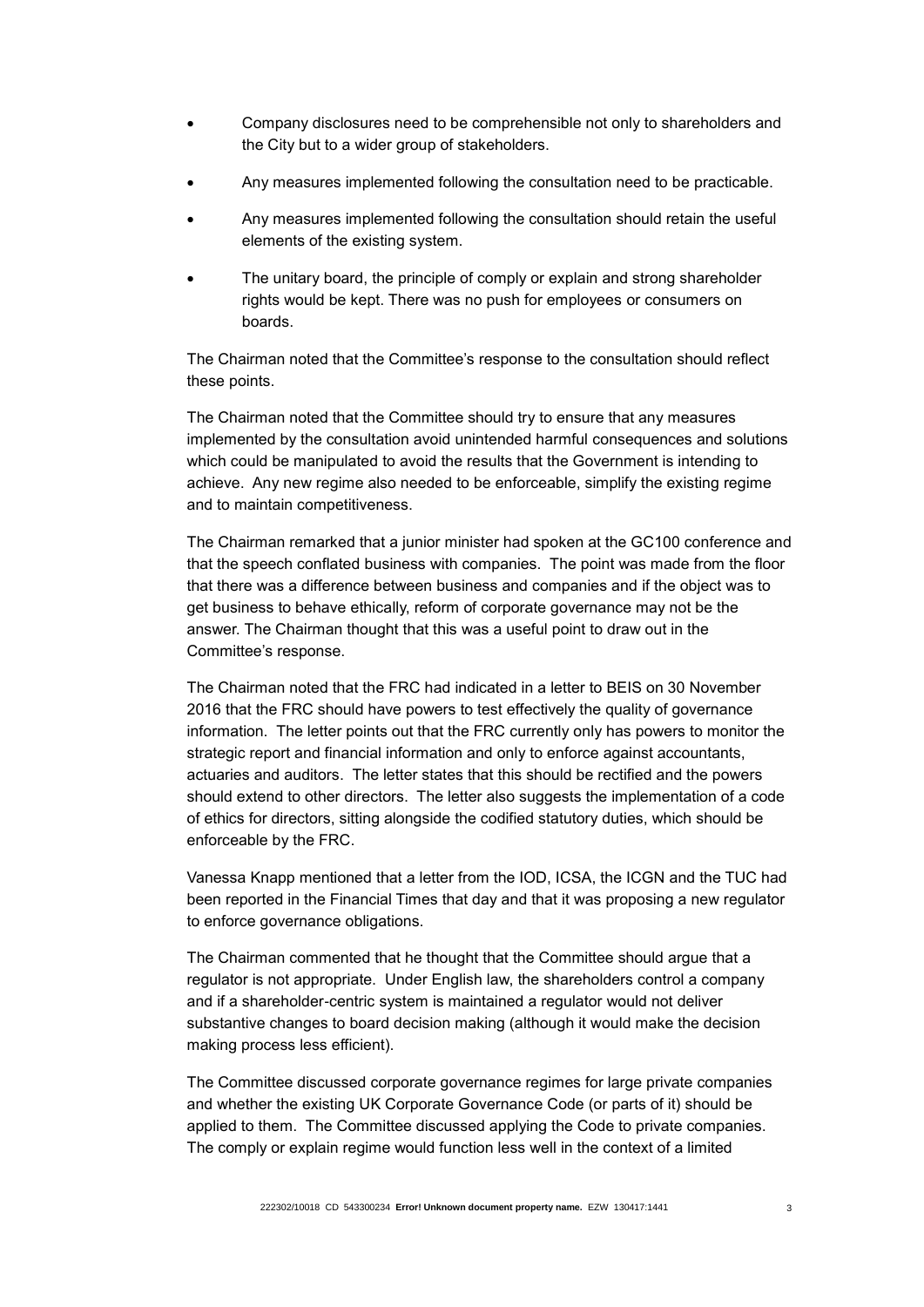company with controlling shareholders as opposed to in listed companies where there was a diverse shareholder base.

The Committee also discussed whether the intended audience for any reporting regime for private companies arising from the consultation was shareholders or the general public. This issue pervades the debate around the corporate governance consultation. It was noted that if the stated aim of the consultation is to rebuild trust, then unlike the Code, the explanations are not directed at shareholders but at a wider audience.

The Chairman noted that some large companies engage with a wider stakeholder group in any event. The Chairman also noted that measures such as the Modern Slavery Act reporting requirements had encouraged companies to disclose information even though technically they are able to comply with the regime by reporting that they have taken no action. The Chairman also noted the compliance with the Walker Guidelines by private equity portfolio companies as an example of a voluntary compliance regime. The Chairman noted, for example, that as many large companies follow good practice in any event, if they were asked to engage with customers (something which many do anyway) then that may not be too much of an imposition.

Vanessa Knapp expressed a concern that if further obligations are put on large private companies, it may add a layer of expense (and distract from other matters) and may not achieve what the Government wants.

Lucy Fergusson commented that the Government was looking to level the playing field between large private companies and listed companies. It was irrational that they were treated differently in some areas. Lucy thought that reporting would be simplified if the thresholds for reporting on matters such as the gender pay gap and modern slavery were set at the same level.

The Committee also considered how corporate governance obligations should apply in groups. There was a suggestion that the obligations should apply to the highest UK company that has employees rather than having several companies reporting separately. It was noted that there was no evidence that the Government had considered how obligations would apply to groups.

4.2 Limited partnerships – call for evidence*.* On 16 January 2017, BEIS published a call for evidence in relation to limited partnership law. The call for evidence is looking at Scottish limited partnerships and at the regulation of limited partnerships more broadly.

Stephen Mathews noted that the consultation came about because of the alleged use of Scottish limited partnerships for illegal activities. Many Scottish limited partnerships have only corporate members and these are usually not incorporated in the UK. The consultation also dealt with some more general points about limited partnership law.

4.3 CREST working party. Lucy Fergusson and Vanessa Knapp explained that the CREST working party was looking at the dematerialisation of shares and the proposals to eradicate share certificates for publicly traded companies. It was noted that the registrars were looking at the practical issues but that there were other legal issues which needed to be addressed.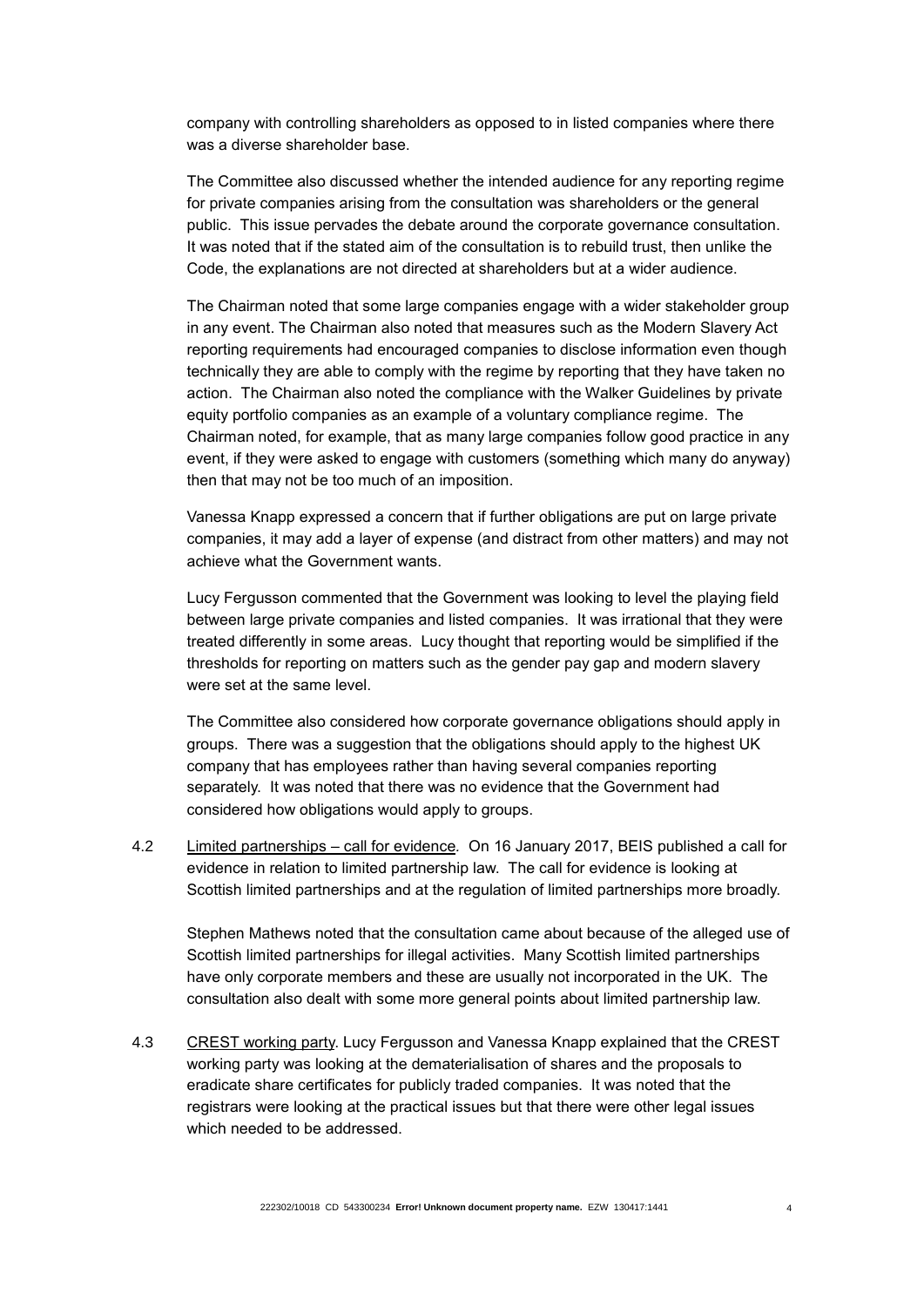Chris Pearson volunteered to sit on the CREST working group and the Chairman noted that he would find someone from Slaughter and May to join. Other firms were encouraged to do the same.

4.4 Brexit*.* The Chairman noted that the Government is collecting views on the impacts of Brexit but is not yet ready to engage on the detail of company law. The Chairman noted that this would be kept under close review and that the Committee would engage at the appropriate time.

## **5. Recent developments**

## 5.1 Company Law

The Committee noted that on 8 December 2016, the Companies Act 2006 (Distributions of Insurance Companies) Regulations 2016/1194 were published. The Regulations amend Part 23 of the Companies Act 2006 to define the amount available for distribution by a long-term life insurance business, following implementation of the Solvency II Directive. The Regulations came into force on 30 December 2016.

The Committee noted that on 22 December 2016, the Informal Company Law Expert Group published a report on the recognition of the interest of company groups. It follows the European Commission's action plan on European company law and corporate governance. It sets out problems arising from the differing approaches within the EU, including a lack of clarity for directors in how they can act in a cross-border situation.

Vanessa Knapp commented that she thought the report was helpful as it described the position in different jurisdictions. The report also proposes that the EU should look at legislating so that there is a common understanding of how a company can take into account the interest of a group. Vanessa also noted that the difference between countries caused issues with some of the rules relating to financial institutions as there was an assumption in those rules that parent companies can control their subsidiaries.

The Chairman noted that the position set out in the paper that English law recognised the interest of the group per se was perhaps a simplification.

Vanessa Knapp noted that the EU, in its previous attempts at dealing with this issue, was trying to impose the German approach which involved parents taking on obligations in return for being able to direct the actions of subsidiaries. The paper was useful in trying to get away from that approach.

Vanessa Knapp also noted that revising the law in this area in may be beneficial even when the UK is no longer part of the EU as it may help international groups of companies.

### 5.2 Corporate Governance

The Committee noted that on 21 November 2016, the ISS published the updates to its UK benchmark proxy voting policies for 2017 which will apply to shareholder meetings taking place on or after 1 February 2017. The amendments relate to policies concerning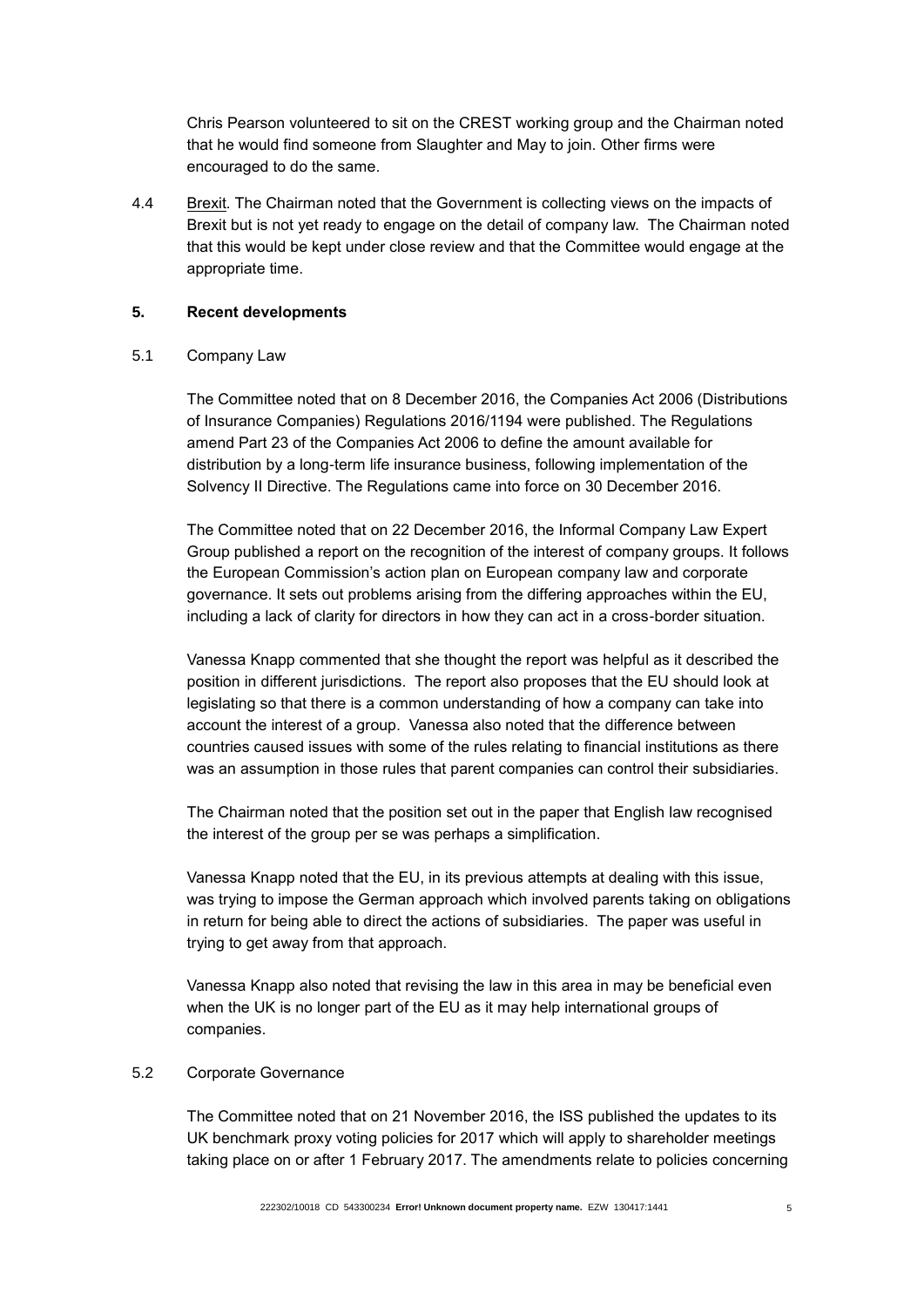number of directorships, remuneration committees, pay structures and board and committee composition for UK smaller companies.

The Committee noted that on 8 December 2016, the Private Equity Reporting Group published its ninth annual report on disclosure and transparency in private equity.

The Committee noted that on 11 January 2017, the FRC published the Developments in Corporate Governance and Stewardship 2016 Report. The Chairman noted that this was an interesting report and that it looks at the quality of viability statements in some detail.

The Committee noted that on 13 January 2017, ICSA and the IA announced that they are proposing to publish joint guidance to assist boards in engaging with employees and other stakeholders. The guidance will be published in the second quarter of 2017. The Chairman remarked that the project is anticipating solutions to the Green Paper. The Chairman noted that the progress of this project was worth following as there may be useful examples of concrete measures for stakeholder engagement.

The Committee noted that on 18 January 2017, the Pension and Lifetime Savings Association published a revised version of its Corporate Governance Policy and Voting Guidelines.

### 5.3 Reporting and Disclosure

The Committee noted that on 2 December 2016, BEIS published the Government's response to its consultation paper seeking views on the duty to report on payment practices and performance. The response sets out the draft Regulations, which will require large companies and LLPs to report publicly twice yearly on their payment practices, rather than quarterly (as originally proposed).

The Committee noted that on 9 December 2016, the Government published its Response to the Consultation on the draft Equality Act 2010 (Gender Pay Gap Information) Regulations 2017 (Regulations). The Regulations will come into force 6 April 2017.

The Committee noted that on 14 December 2016, the Task Force on Climate Related Financial Disclosures published its recommendations, which will be voluntary for businesses. They aim to help providers and users of such disclosures make more informed decisions about the climate risks that could affect their business and investments.

The Committee noted that on 15 December 2016, the FRC announced it will conduct a second thematic review into the use of APMs in annual reports and accounts. It will focus on matters in the earlier review and issues noted in the 'Annual Review of Corporate Reporting 2015/2016' published in October 2016.

The Committee noted that on 19 December 2016, the FRC's Financial Reporting Lab published an implementation study on how companies have responded to investor calls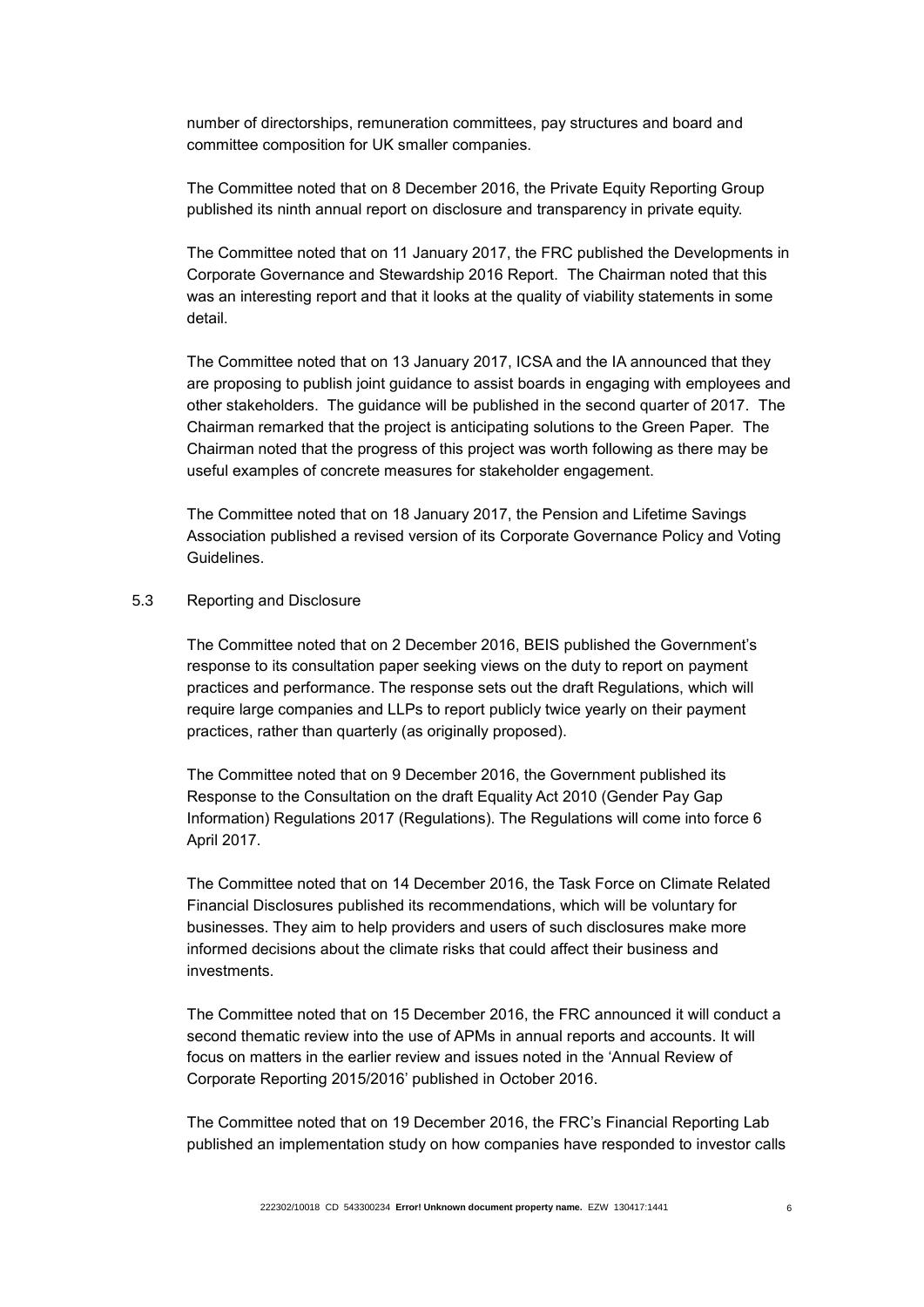for better disclosure of dividends. The Lab notes areas for further improvement, such as better disclosure of how dividend policies operate in practice and disclosure of risks and constraints.

The Committee noted that on 21 December 2016, the Regulations 2016/1245 and Explanatory Note were published. The regulations amend Part 15 of the Companies Act 2006 to implement article 1(1) and (3) of Directive 2014/95/EU (Non-Financial Reporting Directive) requiring EU listed companies with over 500 employees to prepare an annual statement relating to environmental, social and employee-related matters, human rights and anti-corruption matters. The amendments apply to the financial years of companies and qualifying partnerships beginning on or after 1 January 2017.

The Committee noted that on 21 December 2016, ESMA published a feedback statement on its consultation on draft regulatory technical standards on the ESEF. ESMA sets out the digital format which issuers in the EU must use to report company information from 1 January 2020.

### 5.4 Public M&A

The Committee noted that on 14 December 2016, the Takeover Panel Executive published Panel Statement 2016/9 which refers to a new set of content checklists and supplementary forms that must be completed and submitted together with any final form firm offer announcement, offer document, offeree board circular, scheme circular to Rule 15 offer/proposal.

The Committee noted that on 10 January 2017, the Takeover Panel published Panel Statement 17/1 cold-shouldering two individuals.

Chris Pearson noted that in the context of a takeover in the Dee Valley case, an employee had opposed a recommended scheme. The employee had bought over 400 shares before the scheme meeting and then split them between individual shareholders. The Chairman obtained an order from the court before the scheme meeting that he should report the result both including and excluding those shares. If the votes are accepted and the scheme fails on the basis of the majority in number test, the court will have no power to sanction the scheme.

It was noted that s.793 CA 2006 notices had been used to obtain evidence on interests in the shares.

The Committee discussed the majority in number test. The Chairman noted that as there was an element of expropriation in a scheme, an additional test could be justified. It was noted, however, that the additional test need not be one of majority in number.

It was also noted that the only case to have considered splitting of holdings was PCCW and that was a Hong Kong case where the bidder had split its shares, rather than opponents to the scheme. In these circumstances it is much easier for the court to discount the shares.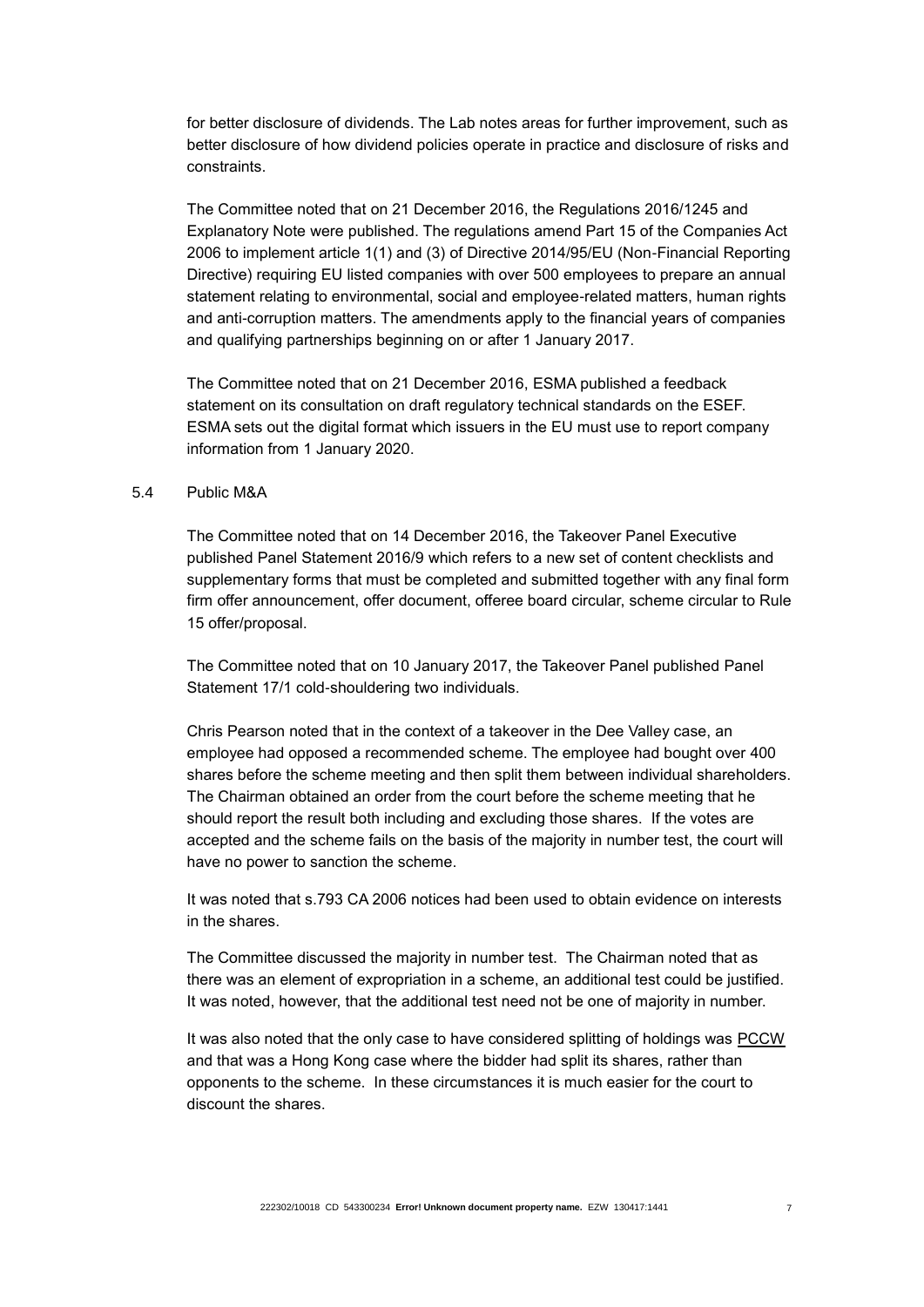### 5.5 Equity Capital Markets

The Committee noted that on 12 December 2016, the AIM Regulation published an Inside AIM update on how social media interacts with disclosure obligations under the AIM Rules. These forms of communication are subject to the same rules regarding disclosure of regulatory information.

The Committee noted that on 20 December 2016, ESMA published version 26 of its questions and answers on prospectuses. Changes since the last version include a new question and answer on the application of ESMA's guidelines on alternative performance measures.

The Committee noted that on 20 January 2017, the Commission published a consultation on the Capital Markets Union action plan. The consultation ends on 17 March 2017.

## 5.6 Accounting

The Committee noted that on 13 December 2016, the FRC published amendments to FRS 101 (Reduced Disclosure Framework) and FRS 102 (The Financial Reporting Standard applicable in the UK and Republic of Ireland). The amendments remove the requirement for a qualifying entity to notify its shareholders that it intends to take advantage of the disclosure exemptions. The amendments apply for accounting periods beginning on or after 1 January 2016.

#### 5.7 Cases

The Committee noted the following cases:

Gunewardena v Conran Holdings Ltd [2016] EWHC 2983 (Ch). The High Court considered which articles of association are binding on the company and its shareholders where an incorrect version of the articles is filed with the Registrar of Companies.

*Re Portman Insurance plc [2016] EWHC 2994 (Ch)*. The High Court considered that a Part 8 claim form for certification under Article 25(2) of Council Regulation (EC) 2157/2001 on the Statute for a European Company (SE), should not be refused because one of the merging entities is a non-trading, dormant company and in effect a shell.

*Granada Group Ltd v Law Debenture Pension Trust Corp plc [2016] EWCA Civ 1289.*  The Court of Appeal upheld the High Court's decision that directors' membership of a secured unfunded unapproved retirement benefits scheme did not amount to the acquisition by them of a non-cash asset for the purposes of section 320 of the Companies Act 1985 (now substantially re-enacted as section 190 of the Companies Act 2006).